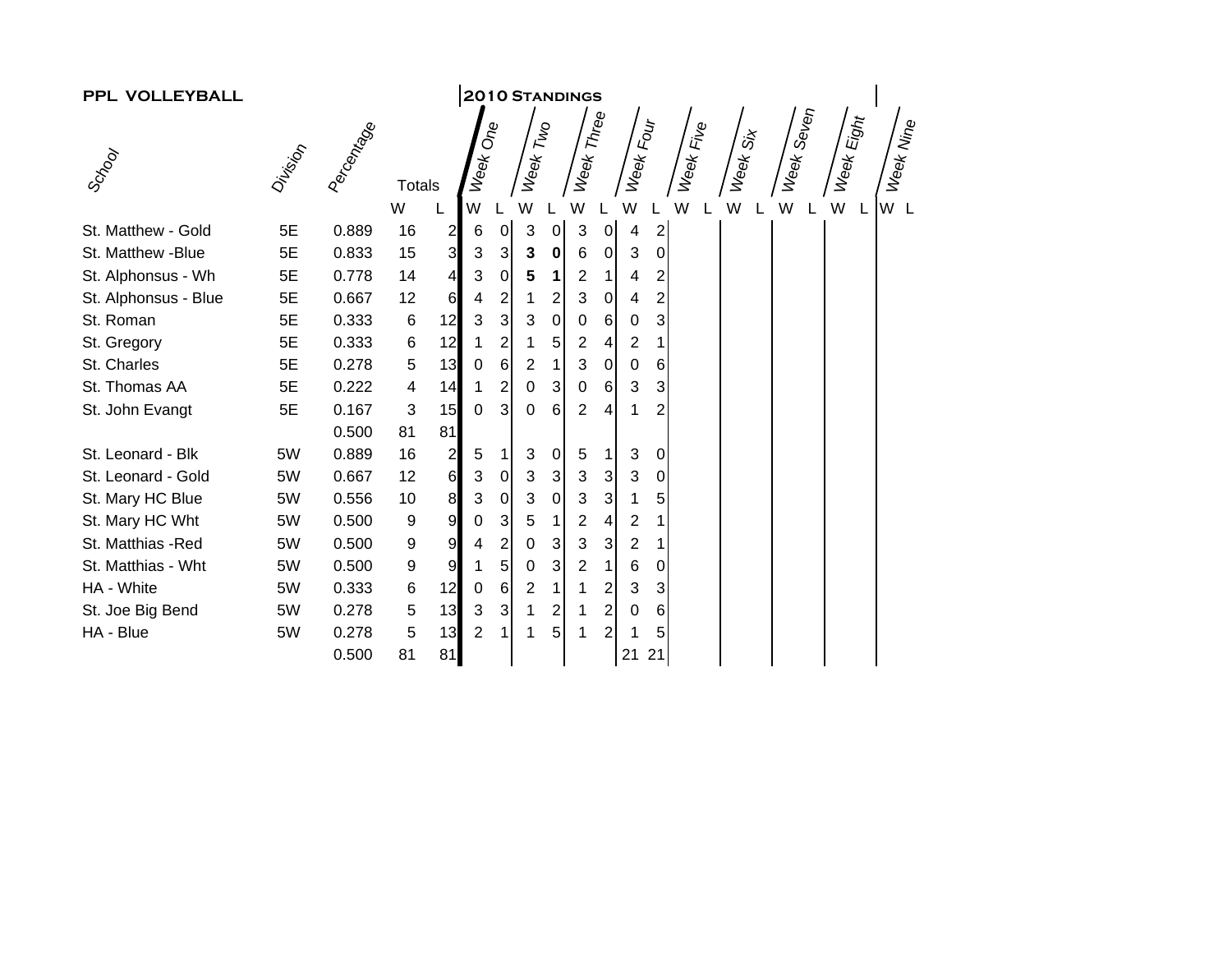| PPL VOLLEYBALL     |         |            |                  |                |                         |                |                |                         | <b>2010 STANDINGS</b> |                           |                         |                         |           |          |            |            |           |
|--------------------|---------|------------|------------------|----------------|-------------------------|----------------|----------------|-------------------------|-----------------------|---------------------------|-------------------------|-------------------------|-----------|----------|------------|------------|-----------|
|                    |         |            |                  |                |                         |                |                |                         |                       |                           |                         |                         |           |          |            |            |           |
| Scrool             | Driving | Percentage | <b>Totals</b>    |                | Week One                |                | Week Two       |                         | Week Three            |                           | Week Four               |                         | Week Five | Week Six | Week Seven | Week Eight | Week Nine |
|                    |         |            | W                |                | W                       |                | W              |                         | W                     |                           | W                       |                         | W         | W        | W          | W<br>L     | W L       |
| St. Alphonsus Blue | 6E      | 0.944      | 17               | $\mathbf{1}$   | 5                       | 1              | 3              | $\pmb{0}$               | $\,6$                 | $\pmb{0}$                 | 3                       | $\pmb{0}$               |           |          |            |            |           |
| St. Thomas AA      | 6E      | 0.889      | 16               | $\overline{2}$ | 1                       | $\overline{2}$ | 6              | $\pmb{0}$               | $\,6$                 | $\pmb{0}$                 | 3                       | 0                       |           |          |            |            |           |
| St. Alphonsus Gold | 6E      | 0.667      | 12               | 6              | $\overline{\mathbf{c}}$ | 1              | 6              | $\pmb{0}$               | 4                     | $\overline{\mathbf{c}}$   | 0                       | 3                       |           |          |            |            |           |
| <b>BS/OLQP</b>     | 6E      | 0.500      | $\boldsymbol{9}$ | $\overline{9}$ | 5                       | 1              | 0              | 3                       | 3                     | $\ensuremath{\mathsf{3}}$ | 1                       | 2                       |           |          |            |            |           |
| Divine Mercy - Red | 6E      | 0.389      | $\overline{7}$   | 11             | 3                       | 0              |                | 5                       | 1                     | 2                         | 2                       | 4                       |           |          |            |            |           |
| St. John Evang     | 6E      | 0.389      | $\overline{7}$   | 11             | $\overline{2}$          | $\overline{4}$ | 2              | 1                       | 1                     | $\overline{\mathbf{c}}$   | $\overline{\mathbf{c}}$ | 4                       |           |          |            |            |           |
| St. Roman          | 6E      | 0.389      | 7                | 11             | $\overline{2}$          | 4              | 0              | 3                       | $\mathbf 0$           | $\mathbf{3}$              | 5                       |                         |           |          |            |            |           |
| St. Alphonsus Wht  | 6E      | 0.333      | $\,6$            | 12             | 4                       | 2              | 0              | 3                       | 1                     | 2                         | 1                       | 5                       |           |          |            |            |           |
| Divine Mercy Black | 6E      | 0.333      | 6                | 12             | 0                       | 6              | 3              | 3                       | $\overline{2}$        | $\mathbf{1}$              | 1                       | 2                       |           |          |            |            |           |
| St. Charles        | 6E      | 0.333      | $\,6$            | 12             | 1                       | $\overline{a}$ | 3              | 3                       | 0                     | 6                         | 2                       |                         |           |          |            |            |           |
| <b>MQ Saints</b>   | 6E      | 0.333      | 6                | 12             | $\overline{2}$          | 4              | 0              | 3                       | 0                     | 3                         | 4                       | 2                       |           |          |            |            |           |
|                    |         | 0.500      | 99               | 99             |                         |                | 24             | 24                      | 24                    | 24                        |                         |                         |           |          |            |            |           |
| HA - Blue          | 6W      | 0.722      | 13               | 5 <sub>l</sub> | 5                       | 1              |                | $\overline{c}$          | 3                     | $\pmb{0}$                 | 4                       | $\overline{\mathbf{c}}$ |           |          |            |            |           |
| St. Leonard        | 6W      | 0.722      | 13               | 5 <sub>l</sub> | 3                       | $\mathbf{3}$   | 3              | $\pmb{0}$               | 3                     | $\pmb{0}$                 | 4                       | $\overline{2}$          |           |          |            |            |           |
| St. Matthias- Wht  | 6W      | 0.611      | 11               | $\overline{7}$ | 3                       | 3              | 2              | 1                       | $\overline{2}$        | 1                         | 4                       | 2                       |           |          |            |            |           |
| HA - White         | 6W      | 0.556      | 10               | 8              | 5                       |                | $\overline{2}$ | 1                       | 1                     | 5                         | $\overline{\mathbf{c}}$ |                         |           |          |            |            |           |
| St. Mary HC- Blue  | 6W      | 0.500      | 9                | 9              | 1                       | 2              | 3              | 3                       | 3                     | $\mathbf{3}$              | 2                       |                         |           |          |            |            |           |
| St. Joe BB- Wht    | 6W      | 0.389      | $\overline{7}$   | 11             | 1                       | 2              | 2              | 4                       | 4                     | 2                         | 0                       | 3                       |           |          |            |            |           |
| St. Joe BB- Blue   | 6W      | 0.389      | 7                | 11             | 1                       | 2              |                | $\overline{\mathbf{c}}$ | 1                     | 5                         | 4                       | 2                       |           |          |            |            |           |
| St. Mary HC- Wht   | 6W      | 0.333      | 6                | 12             | $\overline{\mathbf{c}}$ | 4              | 1              | $\overline{2}$          | 3                     | 3                         | 0                       | 3                       |           |          |            |            |           |
| St. Matthias-Red   | 6W      | 0.278      | 5                | 13             | $\overline{0}$          | 3              | 3              | 3                       | 1                     | 2                         | 1                       | 5                       |           |          |            |            |           |
|                    |         | 0.500      | 81               | 81             |                         |                |                |                         |                       |                           |                         |                         |           |          |            |            |           |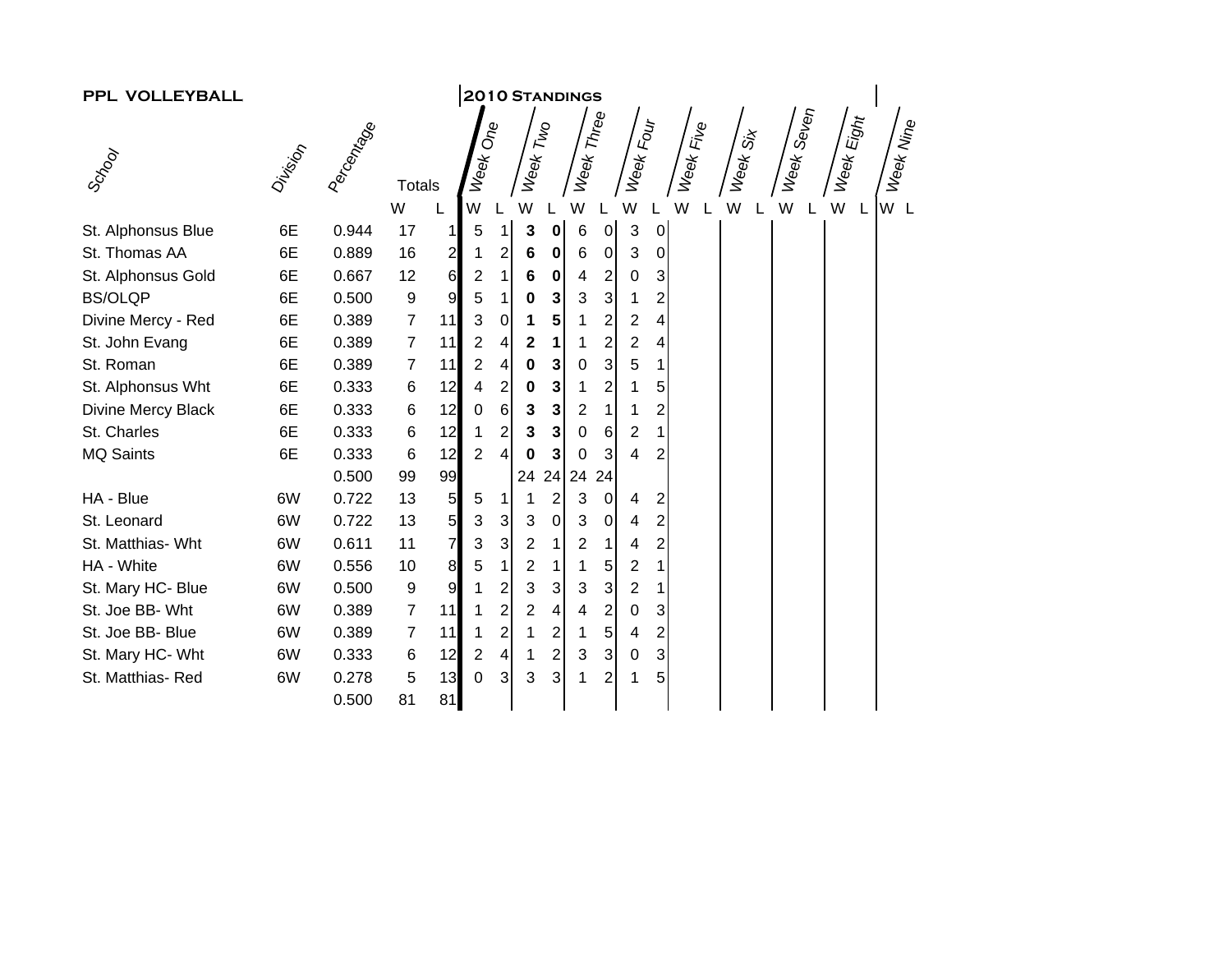| <b>2010 STANDINGS</b><br>PPL VOLLEYBALL |            |                   |                |                |                |                         |                |                |                         |                |           |                         |           |          |            |            |           |
|-----------------------------------------|------------|-------------------|----------------|----------------|----------------|-------------------------|----------------|----------------|-------------------------|----------------|-----------|-------------------------|-----------|----------|------------|------------|-----------|
|                                         | Week Three |                   |                |                |                |                         |                |                |                         |                |           |                         |           |          |            |            |           |
| Scrool                                  | Division   | <b>Peccantage</b> | <b>Totals</b>  |                | Week One       |                         | Week Two       |                |                         |                | Week Four |                         | Week Five | Week Six | Week Seven | Week Eight | Week Nine |
|                                         |            |                   | W              |                | W              |                         | W              |                | W                       |                | W         |                         | W         | W        | W          | W<br>L     | W L       |
| St. Matthias                            | 7.1        | 0.833             | 15             | 3              | 3              | $\overline{0}$          | 3              | $\mathbf{3}$   | 3                       | 0              | $\,6$     | $\mathbf 0$             |           |          |            |            |           |
| St. Mary HC                             | 7.1        | 0.667             | 12             | 6              | 3              | $\pmb{0}$               | 5              | 1              | 0                       | $\overline{3}$ | 4         | $\overline{2}$          |           |          |            |            |           |
| St. Leonard                             | 7.1        | 0.667             | 12             | 6              | 0              | 3                       | 5              | 1              | 3                       | $\overline{0}$ | 4         | $\overline{2}$          |           |          |            |            |           |
| <b>Holy Apostles</b>                    | 7.1        | 0.611             | 11             | 7              | 5              | 1                       |                | $\overline{c}$ | 5                       | 1 <sup>1</sup> | 0         | 3                       |           |          |            |            |           |
| St. Alphonsus                           | 7.1        | 0.389             | 7              | 11             | 3              | $\pmb{0}$               | 1              | 5              | 3                       | 3 <sup>1</sup> | 0         | 3                       |           |          |            |            |           |
| St. Matthew                             | 7.1        | 0.222             | 4              | 14             | 1              | 5                       | 1              | $\overline{2}$ | 1                       | 5              |           | $\overline{\mathbf{c}}$ |           |          |            |            |           |
| St. Roman                               | 7.1        | 0.111             | $\overline{2}$ | 16             | 0              | 6                       | $\overline{2}$ | 4              | 0                       | 3              | 0         | 3                       |           |          |            |            |           |
|                                         |            | 0.5               | 63             | 63             |                |                         |                |                |                         |                |           |                         |           |          |            |            |           |
| St. John Evan.                          | 7.2        | 0.833             | 15             | $\mathbf{3}$   | $\sqrt{5}$     | 1                       | 2              |                | 5                       | 1 <sup>1</sup> | 3         | 0                       |           |          |            |            |           |
| St. Joe Big Bend                        | 7.2        | 0.778             | 14             | 4              | 4              | 2                       | 2              |                | 6                       | $\overline{0}$ | 2         | 1                       |           |          |            |            |           |
| St. Matthias-Wht                        | 7.2        | 0.778             | 14             | 4              | 5              | $\mathbf{1}$            | $\overline{2}$ | 1              | 4                       | $\overline{2}$ | 3         | 0                       |           |          |            |            |           |
| St. Gregory                             | 7.2        | 0.667             | 12             | 6              | 3              | $\pmb{0}$               | 4              | $\overline{2}$ | 5                       | 1 <sup>1</sup> | 0         | 3                       |           |          |            |            |           |
| St. Martin Tours                        | 7.2        | 0.556             | 10             | 8              | $\overline{c}$ | $\mathbf{1}$            | 4              | $\overline{2}$ | $\overline{2}$          | 4              | 2         | 1                       |           |          |            |            |           |
| St. Mary HC-Blue                        | 7.2        | 0.500             | 9              | $\overline{9}$ | 3              | 3                       | 2              | 1              | 1                       | $\overline{2}$ | 3         | 3                       |           |          |            |            |           |
| St. Alphonsus                           | 7.2        | 0.500             | 9              | $\mathsf 9$    |                | 5                       | $\overline{2}$ | 1              | 3                       | $\overline{0}$ | 3         | 3                       |           |          |            |            |           |
| St. Mary HC-Wht                         | 7.2        | 0.444             | 8              | 10             | 3              | $\mathbf{3}$            | 4              | 2              | 0                       | $\mathbf{3}$   |           | 2                       |           |          |            |            |           |
| St. Leonard                             | 7.2        | 0.389             | 7              | 11             |                | $\overline{\mathbf{c}}$ | 2              | 4              | 1                       | 5 <sup>1</sup> | 3         | 0                       |           |          |            |            |           |
| <b>Holy Apostles</b>                    | 7.2        | 0.389             | 7              | 11             | 0              | 3                       | $\overline{2}$ | 4              | $\mathbf 0$             | 3 <sup>1</sup> | 5         | 1                       |           |          |            |            |           |
| St. Matthias-Red                        | 7.2        | 0.333             | 6              | 12             | $\overline{2}$ | 4                       | 2              | 1              | 1                       | 2              |           | 5                       |           |          |            |            |           |
| St. Matthew                             | 7.2        | 0.333             | 6              | 12             | 1              | 2                       | 2              | 4              | $\overline{\mathbf{c}}$ | 4              |           | $\overline{c}$          |           |          |            |            |           |
| Wisdom / Kanty                          | 7.2        | 0.000             | 0              | 18             | $\mathbf 0$    | $\overline{3}$          | 0              | 6              | 0                       | 3              | 0         | $6\phantom{1}$          |           |          |            |            |           |
|                                         |            | 0.500             | 117            | 117            |                |                         | 30             | 30             |                         |                |           |                         |           |          |            |            |           |